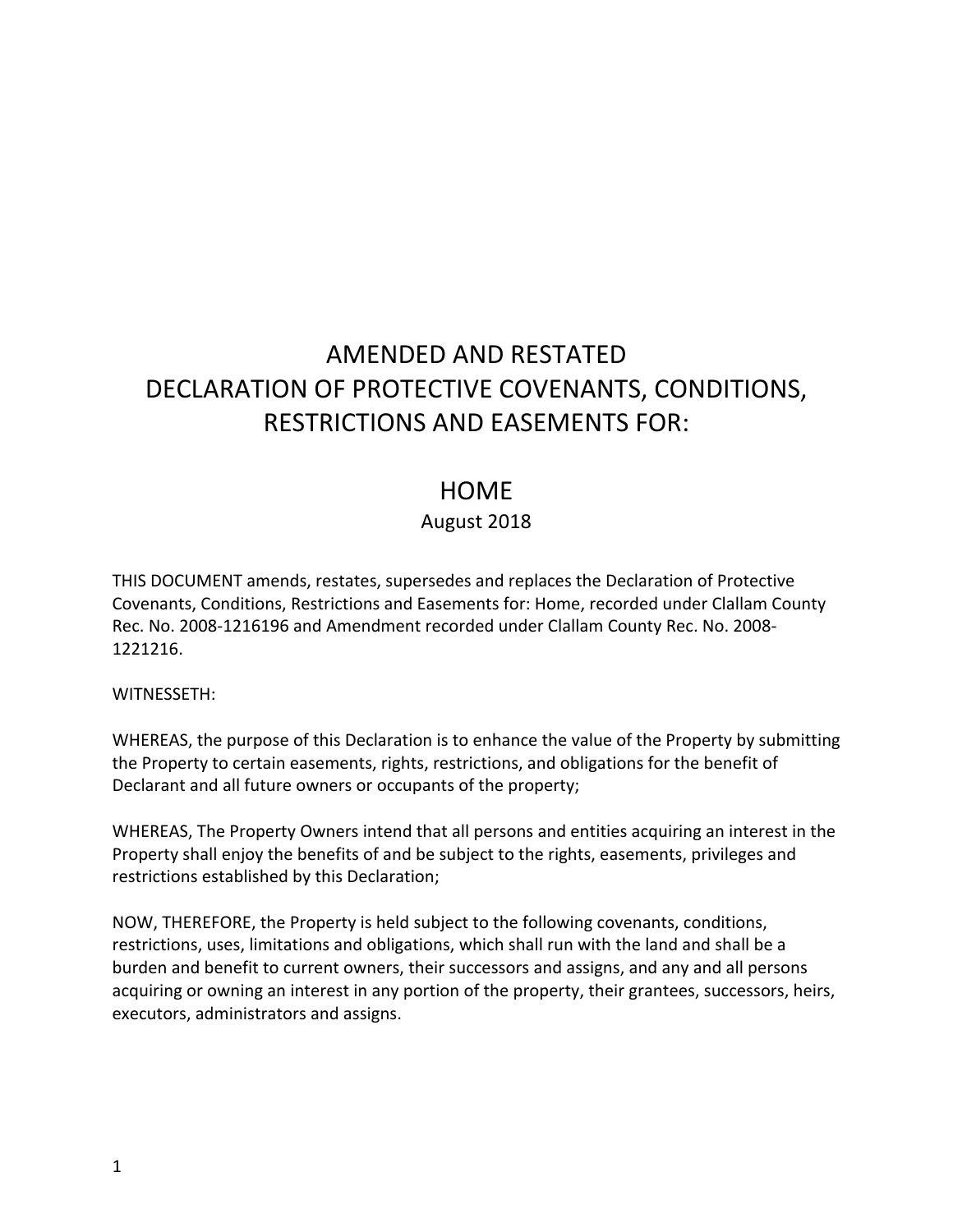## **ARTICLE I**

## **DEFINITIONS**

For the purposes of this Declaration and any amendments hereto, the following definitions shall apply.

**Association** shall mean the homeowners association established by the Articles of Incorporation of Home.

**Board** shall mean the Board of Directors of the Associations.

**Committee** shall mean the Architectural Control Committee.

**Common Areas** shall mean all parts of Home not identified on the Plat as a residential lot.

**Declaration** shall mean this Declaration of Covenants, Conditions, Restrictions, and Easements for Home, as it may from time to time be amended.

**Lot** shall mean the individual lots as shown on the plat of Home – Phase A recorded under Clallam County Recording No. 2008-1216195, and Home – Phase B to be developed and recorded at a future date, legally described in Article II below.

**Member** shall mean each Owner entitled to membership in the Association pursuant to the provisions of Article III.

**Mortgagee** shall mean the holder, insurer or guarantor of an encumbrance on a Lot created by a mortgage and shall also mean the vendor of a real estate contract for the sale of a Lot.

**Open Space** shall mean those Common Areas identified as pathways and parks on the recorded Plat.

**Owner** for purposes of membership in the Association shall be any person or entity who is record owner of a fee or undivided fee interest or purchaser under contract of any presently existing or subsequently divided lot or parcel referred to above. Said membership is not intended to include persons holding an interest merely as security for the performance of an obligation. There shall be one unit of membership (and one vote) for each lot or parcel owned.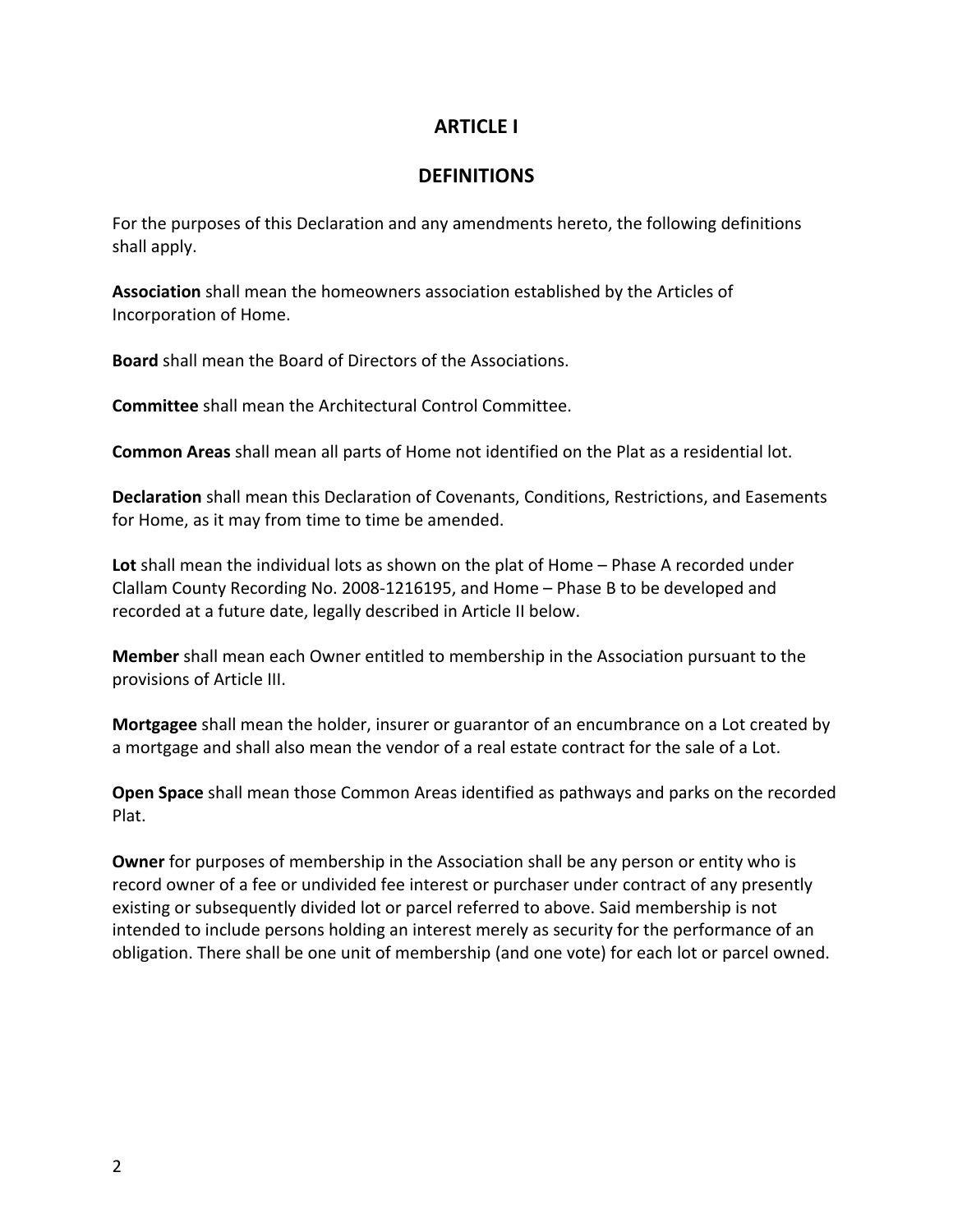# **ARTICLE II**

# **PROPERTY SUBJECT TO THIS DECLARATION**

The property that is subject to this Declaration is legally described as Parcels A and B of Ganesh Lakshmi Boundary Line Adjustment Survey, Recorded November 9, 2007 in Volume 64 of Surveys, Page 92, under Clallam County Recording No. 2007 1211947, being a boundary line adjustment of Lot A, Phase II and Lot A, Phase III, of Greentrust Short Plat, recorded in Volume 30 of Short Plats, Page 59, all in Section 30, Township 30 North, Range 3 West, W.M., Clallam County, Washington.

# **ARTICLE III**

# **THE ASSOCIATION**

There has been created an association of lot owners for the purpose of operating the Development. The association is formally known as Home Property Owners Association, and it shall fulfill its functions according to the following provisions:

### **3.1 Membership**

Each Owner of a Lot is a Member of the Association. Membership shall be appurtenant to and may not be separated from ownership.

#### **3.2 Voting Rights**

The Association shall act upon majority votes of the membership. There shall be one vote for each lot exercised by the owner of that lot. Each Owner of one or more Lots shall be entitled to one vote per Lot owned. When more than one person or entity shares ownership of a Lot, the vote shall be exercised as they determine among themselves.

#### **3.3 Proxy Voting**

All Owners may vote in person or by proxy. Proxies shall be in writing, signed by the Owner, and filed with the Board of Directors. The last Owner of Record shall be entitled to vote until the Board of Directors has received actual written notice of a conveyance of a lot to a new Owner.

#### **3.4 Suspension of Voting Rights**

The right of any Member to vote shall be suspended during any period in which such Member shall be delinquent in the payment of any assessment levied by the Association. Such rights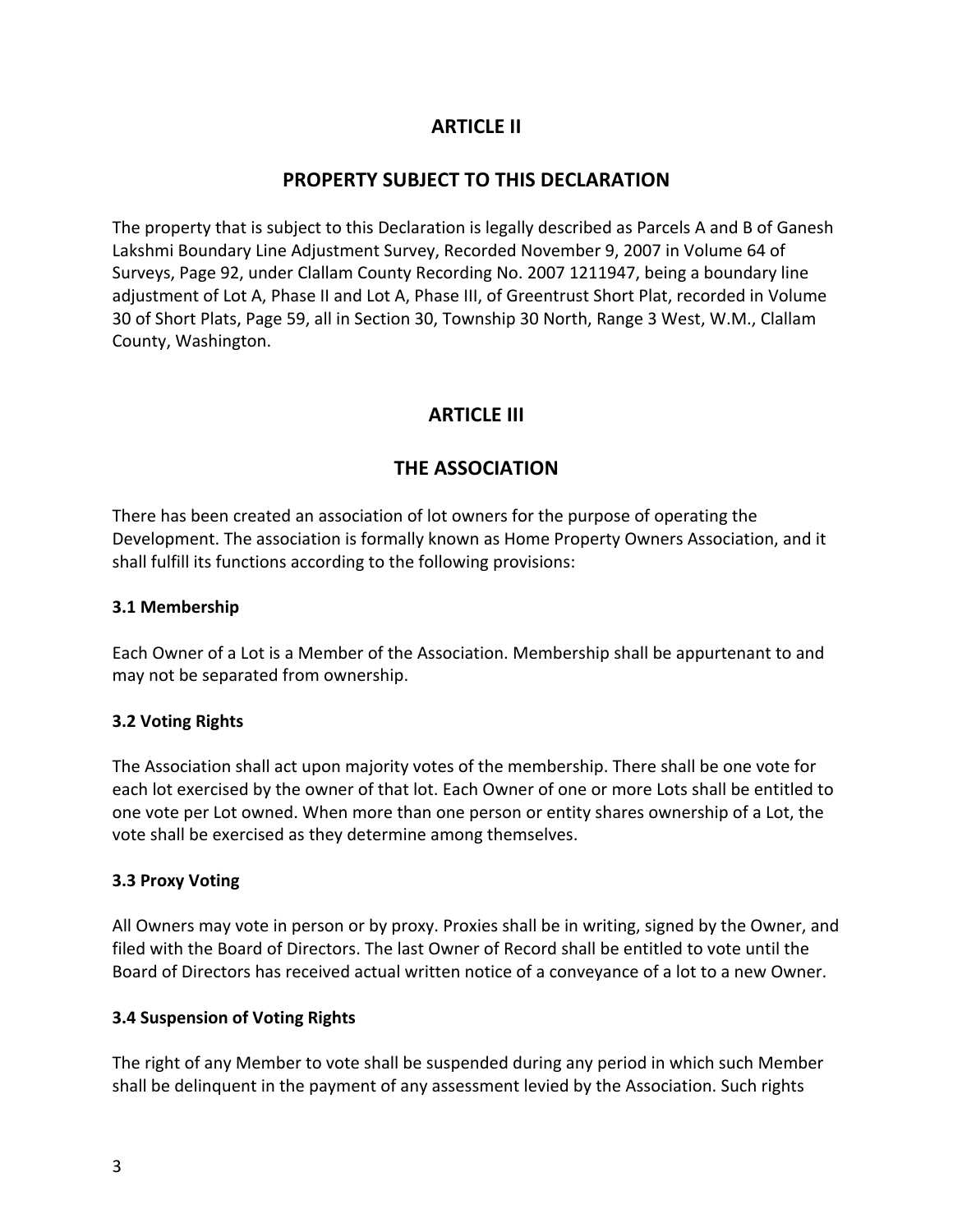may also be suspended, after written notice from the Association, for a period not to exceed sixty (60) days for any infraction of any rules or regulations published by the Association.

#### **3.5 Powers**

The Association shall be the "Governing Body" for all the Owners for the maintenance, repair, replacement, administration, and operation of Home, as provided in this Declaration and the Association Articles and Bylaws. The Association shall hold and apply all funds received by it for the Owners in accordance with the provisions of this Declaration and the Bylaws.

#### **3.6 Board of Directors**

The Board of Directors (Board) shall be the "Governing Body" of the Association. The Board shall consist of not less than two (2) members. The initial Board of Directors shall be the individuals named in the Articles of Incorporation of the Association. In the event of any dispute or any question of interpretation or application of the provisions of this Declaration and the Bylaws, the determination thereof by the Board of Directors shall be final and binding on all lot Owners.

#### **3.7 \*\*Removed\*\* (Transition Date)**

(Section removed as obsolete)

#### **3.8 \*\*Removed\*\* (Declarant's Power until Transition Date)**

(Section removed as obsolete)

#### **3.9 \*\*Removed\*\* (Transfer of Administration)**

(Section removed as obsolete)

#### **3.10 Bylaws**

The Board of Directors of the Association has adopted the initial Bylaws for the governing of the affairs of the Association, the holding of meetings thereof, and the operation, administration, use and enjoyment of the Property, and the composition and duties of the Board of Directors. The Bylaws may be amended by the Board of Directors.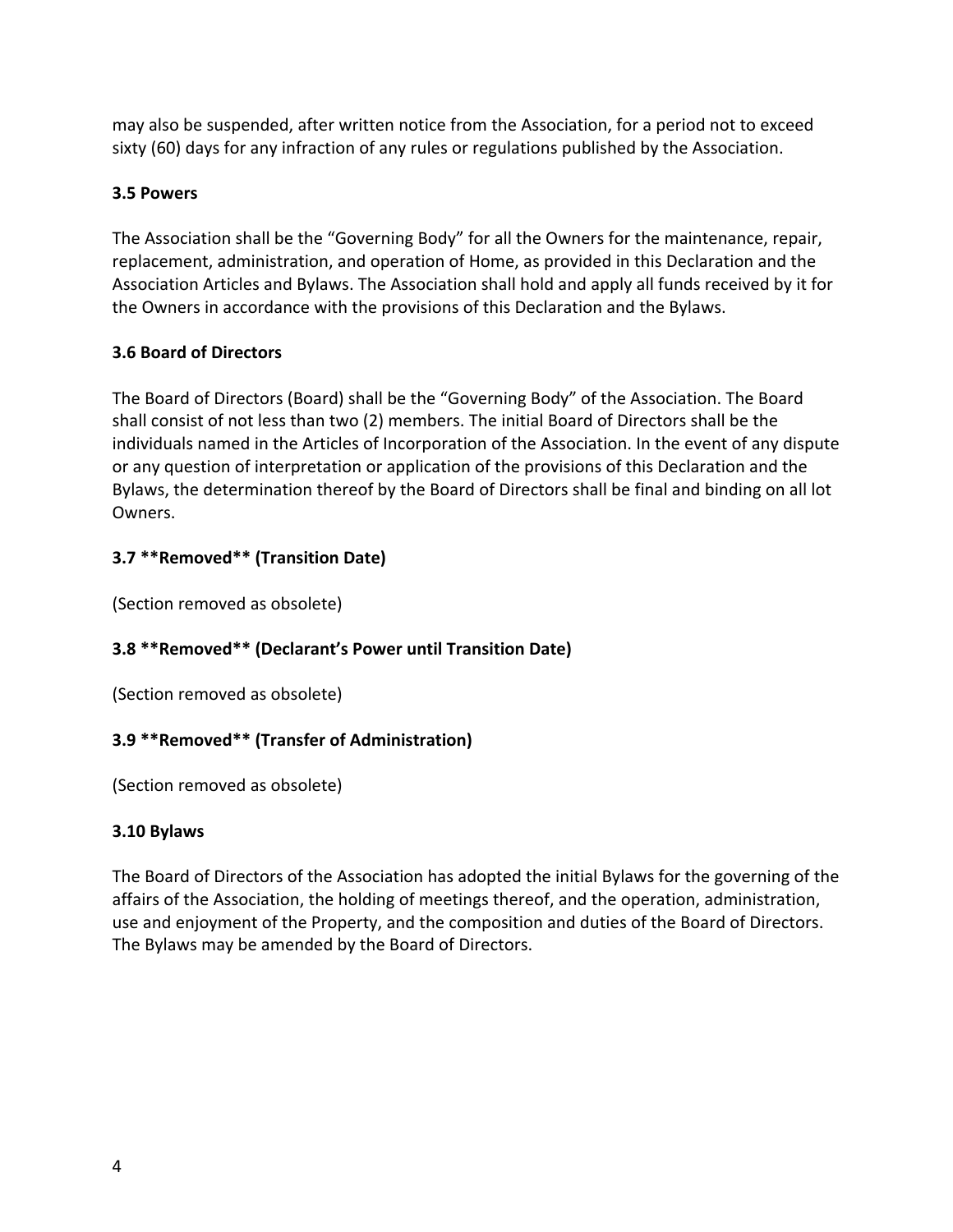# **ARTICLE IV**

# **DUTIES OF THE ASSOCIATION**

#### **4.1 Common Areas and Open Space**

4.1.1 The Association shall maintain all Common Areas.

4.1.2 The Association may enhance and shall maintain the landscaping in the Common Areas and along the frontage of all roadways as shown for improvement on the final plat as approved by the City of Sequim.

4.1.3 The Association may provide additional or alternate recreational uses in all active open spaces.

4.1.4 The Association shall ensure that no obstruction is allowed to interfere with the use, maintenance and operation of the Common Areas.

#### **4.2 Easements**

The Association may construct, repair and maintain common access, emergency vehicle access, and/or utilities over, under and across the easements located within Home.

#### **4.3 Assessments**

4.3.1 The Association shall establish annual assessments against lots in Home for payment of the costs of performing the duties established in this Declaration. Unless otherwise provided by the Association, all assessments shall be allocated on a pro rata basis per lot.

4.3.2 The Association may impose and collect special assessments as it deems necessary.

#### **4.4 Rules**

The Association may adopt reasonable rules and regulations governing use of the Common Areas and easements.

#### **4.5 Enforcement**

The Association may enforce the provisions of this Declaration, the Articles or Bylaws of the Association and any rules that may be adopted.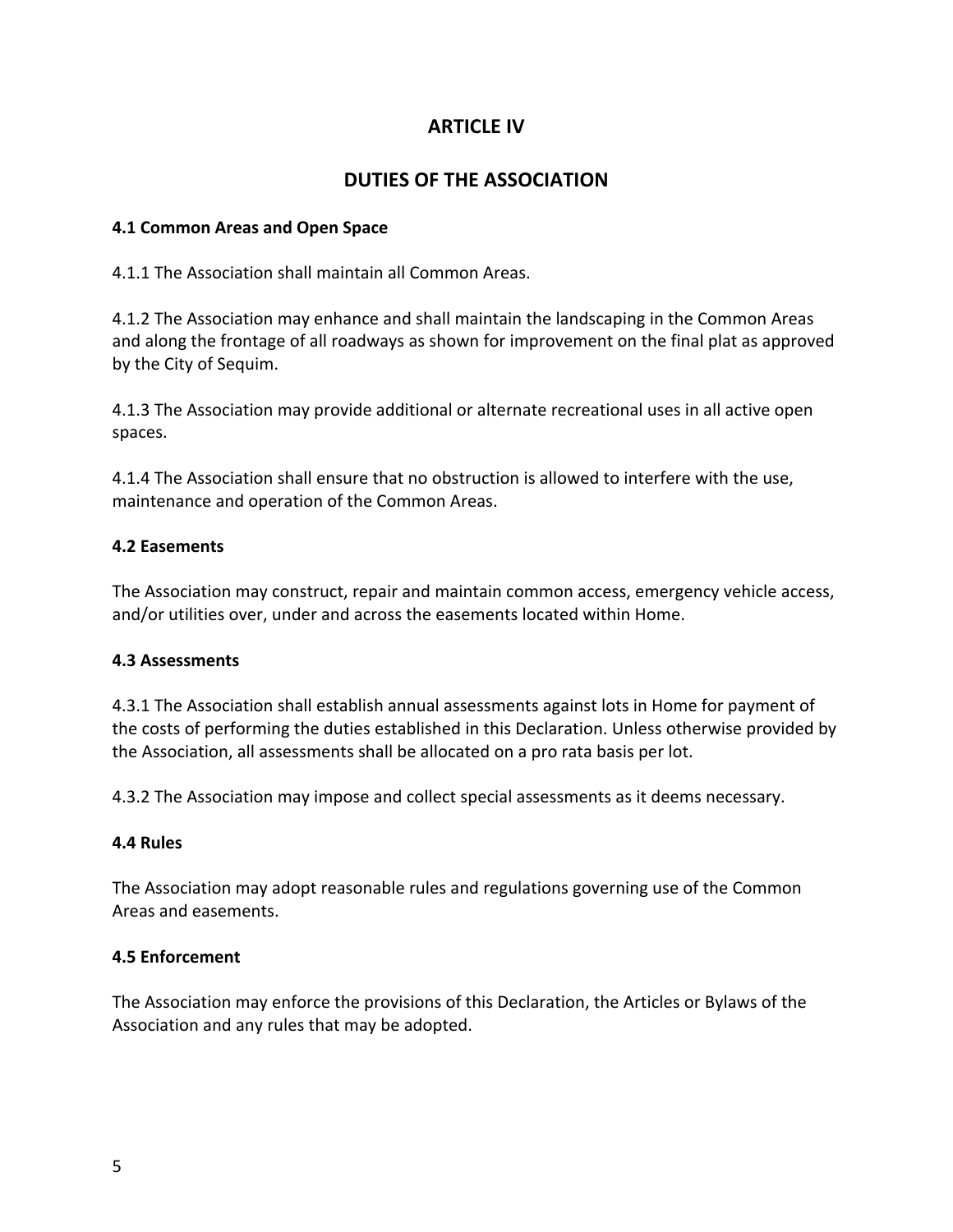#### **4.6 Insurance**

The Association shall obtain and maintain Director's and Officer's Liability, and General Liability insurance coverage at a minimum, and may obtain additional coverage as it deems advisable.

#### **4.7 Employment**

The Association may employ persons or entities as it deems advisable to further Association business.

#### **4.8 Legal Action**

The Association may initiate or defend all forms of lawsuits or other proceedings as may be necessary to advance or protect the interests of the Association. The Association may pay reasonable attorney's fees and costs for such activities. In the event of a lawsuit or other proceeding, the prevailing party shall be entitled to reasonable legal fees and court costs.

#### **4.9 Purchase**

The Association may purchase personal property or services that are necessary or incidental to the administration of Home or to any other function allocated to the Association.

#### **4.10 Conveyance**

The Association may convey easements across the Common Areas.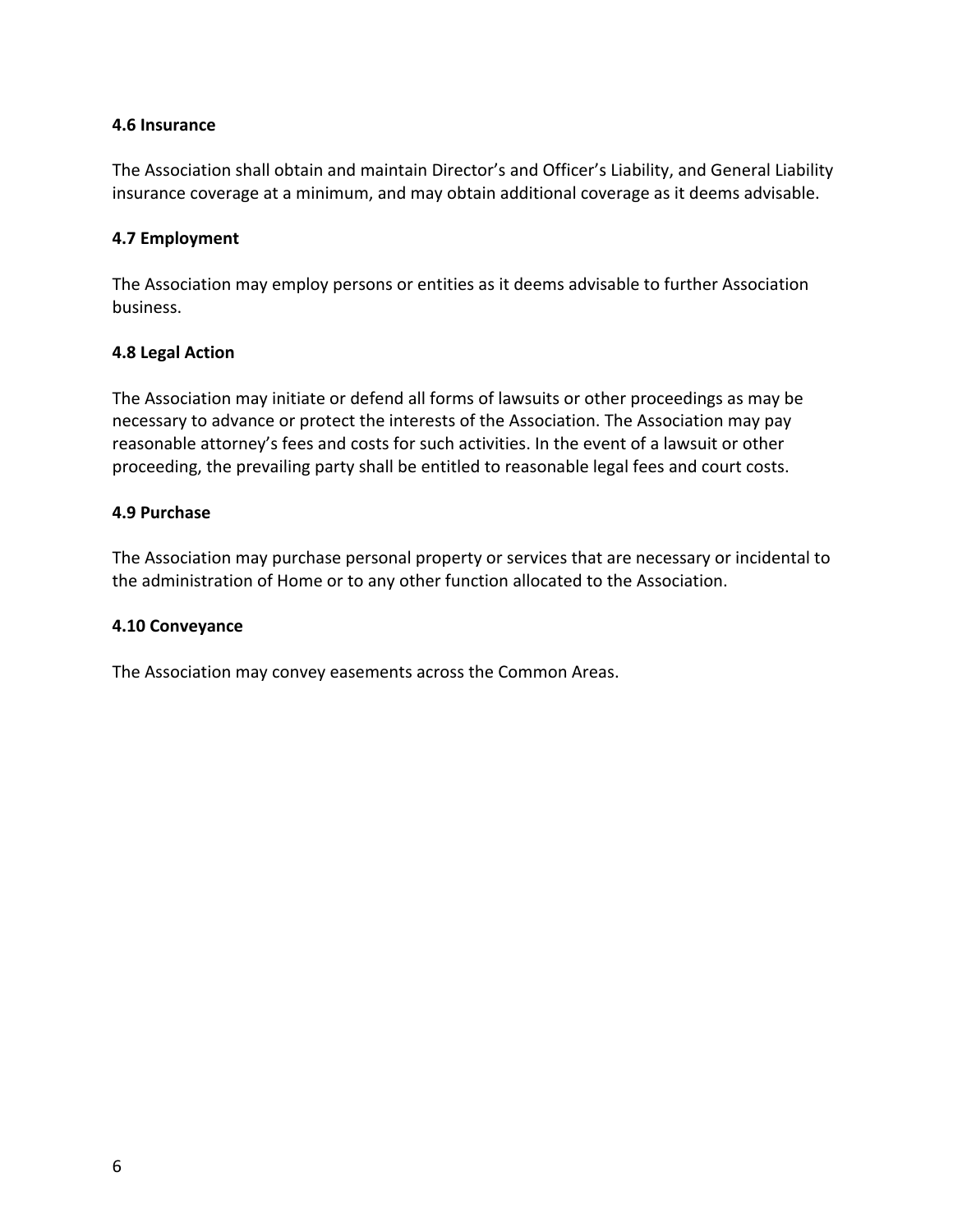# **ARTICLE V**

## **ASSESSMENTS**

#### **5.1 Authority**

As identified in Section 4.3 above, the Association shall establish annual assessments against lots in Home for payment of the costs of performing the duties established in this Declaration. Unless otherwise provided by the Association, all assessments shall be allocated on a pro rata basis per lot. The association may impose and collect special assessments as it deems necessary.

#### **5.2 Annual Assessment**

The Association shall annually prepare and adopt a budget. The Association shall also prepare a statement of anticipated needs each year that includes a reserve fund for unexpected expenses. The amount of the annual assessment shall be based upon an analysis of the expenditures of the previous year and of the projected expenses during the budget year.

#### **5.3 Special Assessment**

If an Owner violates any covenant or fails to perform any condition contained in this Declaration, the Association may take remedial action upon thirty (30) days advance written notice to the Owner. The Association may levy a special assessment against the Lot for the cost of the remedial action. The Association may also levy other special assessments. In regard to a violation of a homeowner, including legal fees and court costs, the Association may also charge an Owner a special assessment for any damages done by that Owner or any agent of that Owner to any roadways or any common areas of the Association.

#### **5.4 Assessment Bills**

5.4.1 The combined assessment invoice shall cover a calendar year, or as hereafter set by the Board from time to time. A notice shall be mailed by the 1st week of January with the full balance due by January 31 or as otherwise set by the Board. Assessments more than fifteen (15) days late shall be delinquent. Delinquent balances will bear interest at the rate of 12% per year.

5.4.2 Delinquent balances shall be a continuing lien on the Lot. They shall also be the personal obligation of the Owner of the Lot. The lien may be enforced and foreclosed in the same manner that liens are foreclosed in Washington pursuant to RCW 60.04. If the assessment is more than 60 days delinquent, then the Association may record with the county auditor a notice of lien for the assessment amount. Each Owner, by acceptance of a deed for any Lot, shall be deemed to give full and complete power of sale to the Association and to consent to a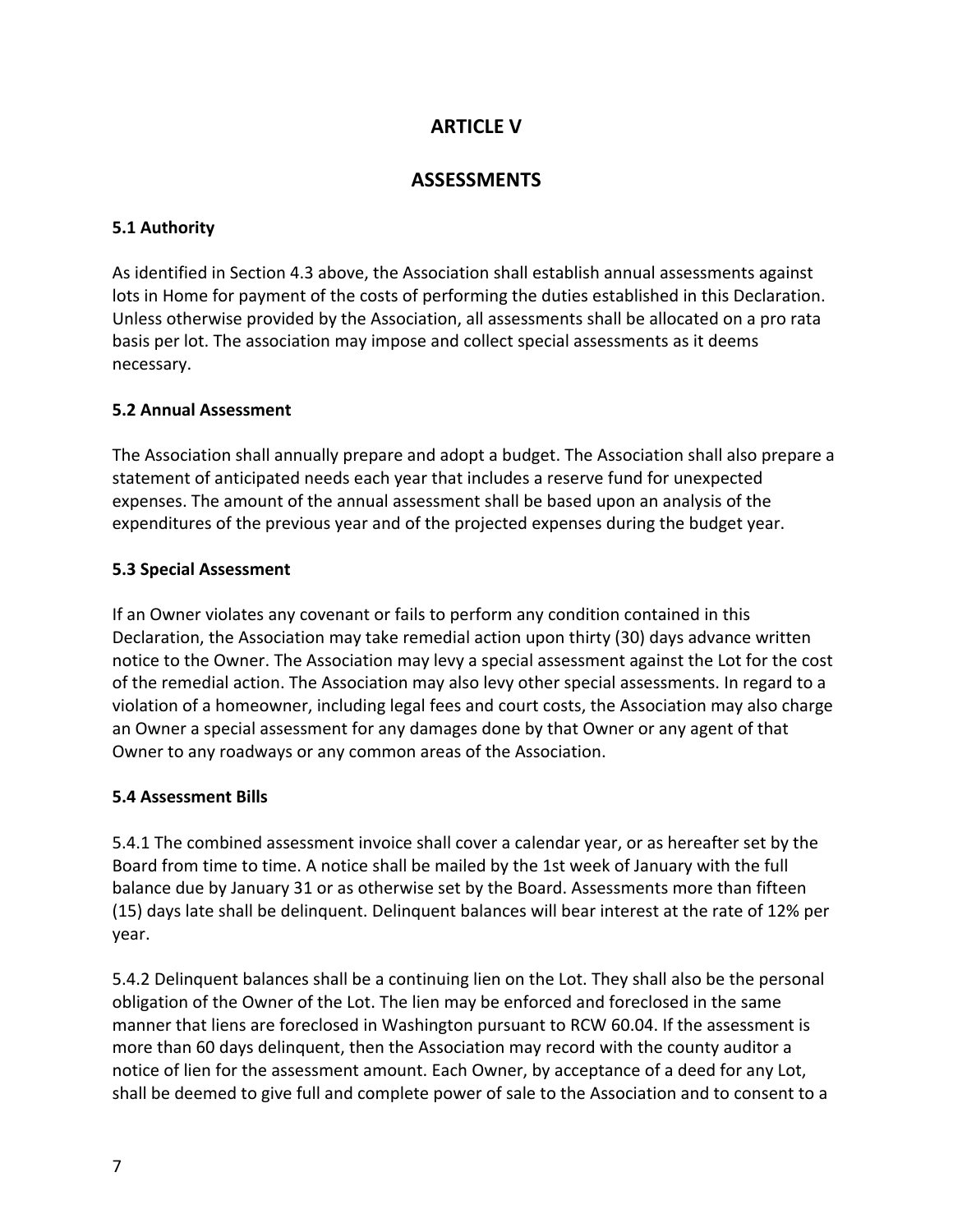foreclosure of the lien. Additionally, the Association may initiate legal action against the Owner personally. In such instance the prevailing party shall be entitled to actual legal fees and court costs.

5.4.3 Assessments against lots in phase A of Home shall commence and take effect on February 15, 2009. Assessments against lots in Phase B of Home shall commence and take effect 365 days subsequent to the commencement of the physical construction of roads, sewers and utility lines on Phase B of Home.

#### **5.5 Subordination of Lien to First Mortgages**

All liens of assessment shall be subordinate to the lien of any first mortgage. The sale or transfer of any Lot shall not affect the assessment lien. However, the sale or transfer of any Lot pursuant to the foreclosure of a first mortgage shall extinguish the assessment lien as to installments that become due prior to the effective date of the sale or transfer or acquisition by the mortgagee. No assessment liability shall accrue to an acquiring Mortgagee except with respect to installments of assessments becoming due after possession has passed to the acquiring mortgagee. If an assessment is extinguished, the entire amount of the unpaid assessment shall be reallocated and assessed against the Owners of all other Lots. No sale, transfer or acquisition shall relieve an Owner from personal liability for any assessments that accrued before the conveyance.

#### **5.6 Exempt Property**

All property within Home dedicated to and accepted by a local public authority and devoted to public use shall be exempt from assessments.

# **ARTICLE VI**

# **ARCHITECTURAL CONTROL**

## **6.1 Architectural Control Responsibilities**

The Board of Directors shall serve as the Architectural Control Committee (Committee) for the Association. The Committee shall act upon majority vote. All construction related plans shall be submitted to the Committee for its review and written approval before any work may begin on any property in Home. The Committee shall ensure that the proposed work is in compliance with the adopted rules, covenants, regulations, requirements, restrictions and policies of the Association, before granting approval for the work to begin.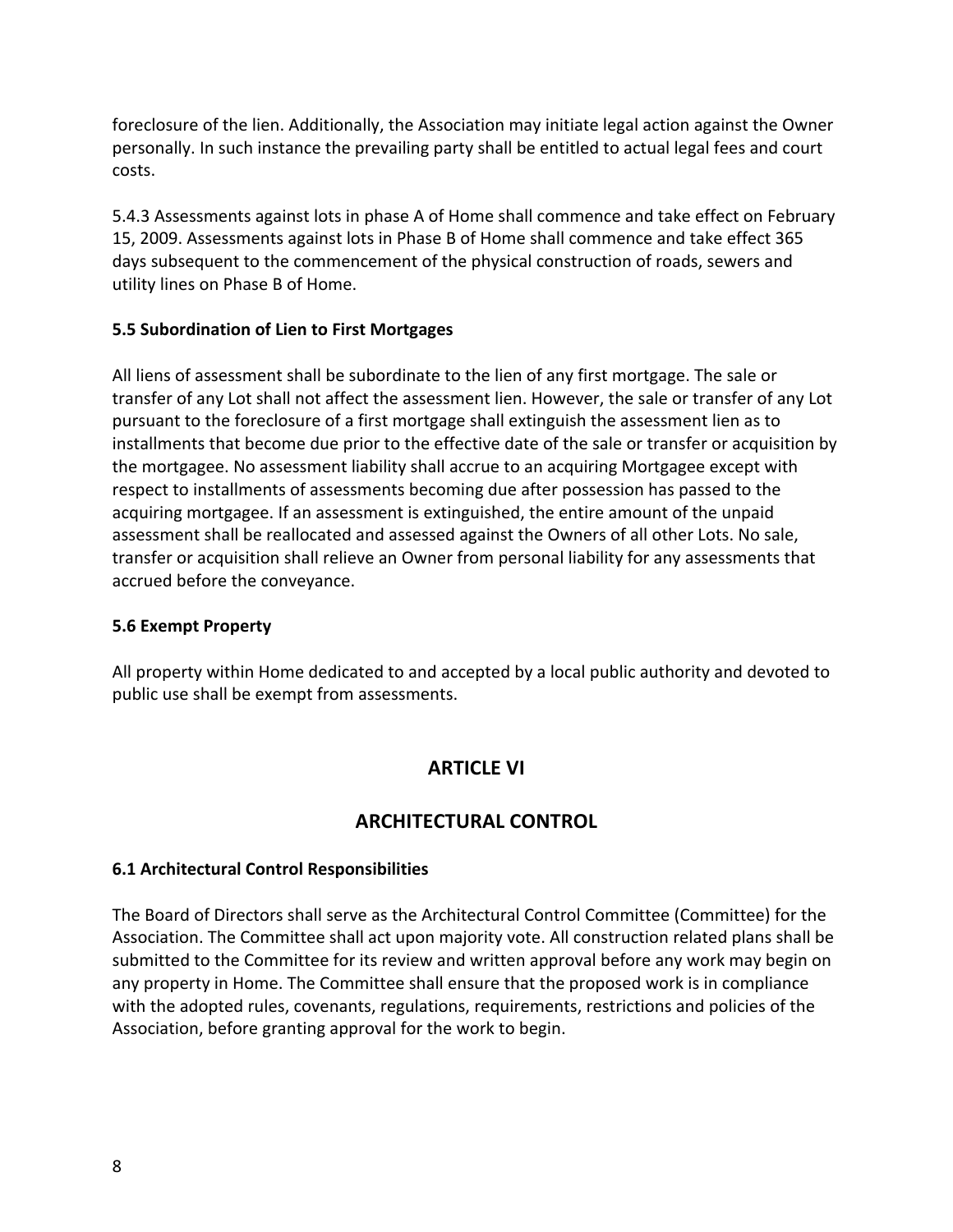### **6.2 Application Checklist**

The following items should be submitted to the Committee to initiate a construction review process:

- 1. Cover letter describing the attached documents.
- 2. A legal description of the Lot.
- 3. A copy of the "Exhibits Page(s)" or "Subject To:" summary pages from the title search report and/or copies of the actual recording against the property.
- 4. A site plan to scale that includes:
	- a. The proposed location of the structures on the site, including decks.
	- b. All setbacks, easements (including general, utility, special ingress/egress road easements), and construction setbacks with actual dimensions.
	- c. Specific landscape details.
	- d. The exact location of the interface of the driveway with the road and the location of off-road parking areas.
	- e. The location of the planned water, sewer, telephone, and power line connection points.
	- f. Location and details of any fencing.
	- g. Detailed building plans and specifications showing size, roof material, finish and elevations that clearly show footings for the structure. The plans should include a calculation of the building height.

#### **6.3 Standard of Review**

The Committee may establish detailed standards and procedures governing its areas of responsibility and practice. In addition, the following shall apply: The plans and specifications shall be reviewed as to quality of workmanship, design and harmony of external design with existing structures, topography, and finish grade elevation. No permission or approval shall be required to repaint in accordance with originally approved plans and specifications. Nothing contained herein shall be construed to limit the right of an Owner to remodel the interior of his or her residence or to paint the interior of his or her residence any color desired.

#### **6.4 Procedure**

The Committee shall approve or disapprove plans within fourteen (14) days after it receives the plans from Owner. Provided that the application and supporting information is complete according to Committee standards, if the Committee fails to act to disapprove within 14 days, the submitted plans shall be deemed approved. An Owner may appeal any plan disapproval by providing the Committee with a written notice of appeal within ten (10) days of the Committee's rejections. The Association shall hold an appeal hearing within thirty (30) days of the receipt of the Owner's notice of appeal.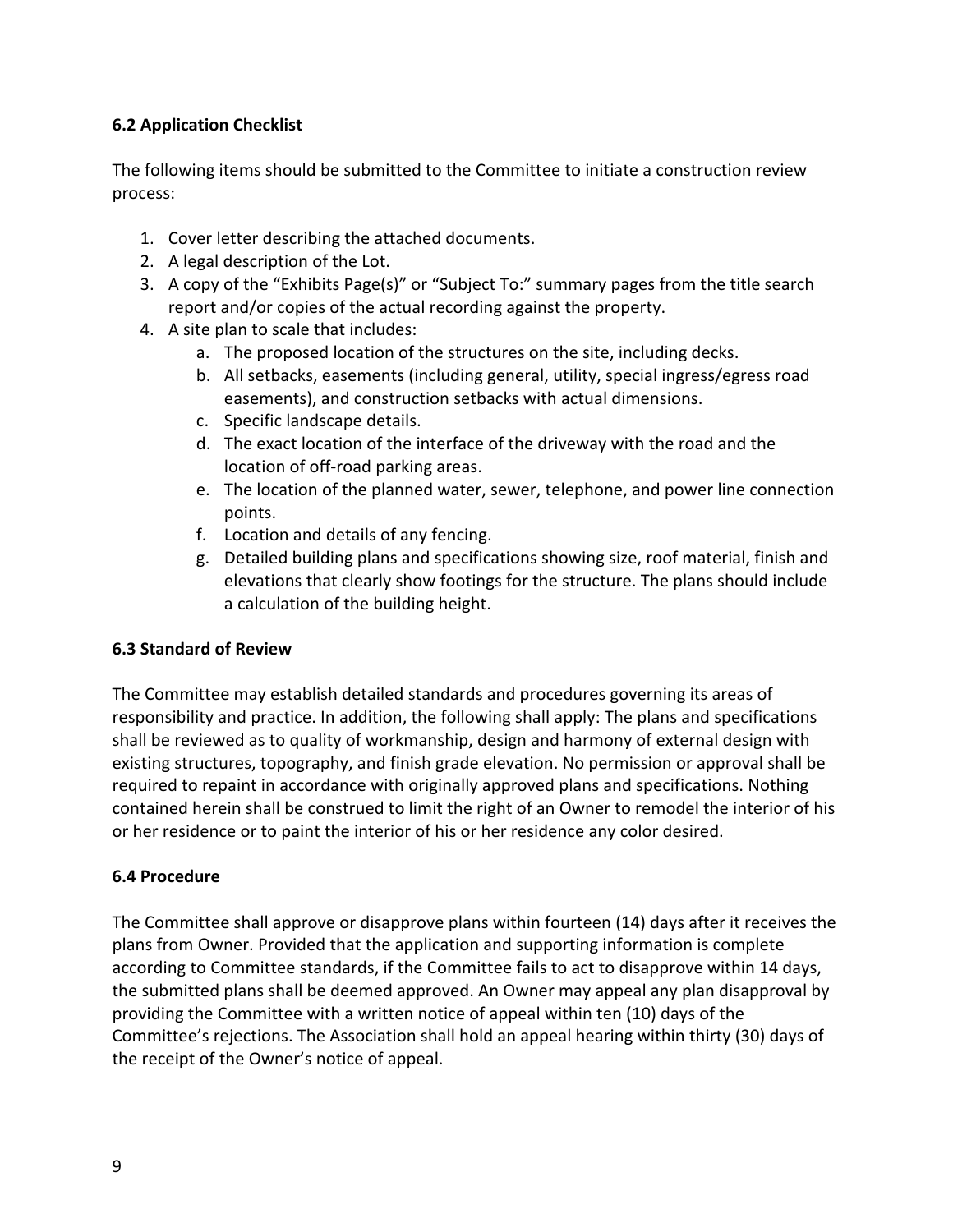#### **6.5 Approval Duration**

Plan approval shall be effective for 12 months. If construction does not start within 12 months, the plans must be resubmitted to the Committee before construction may begin.

#### **6.6 Building Permit**

The Owner is responsible for obtaining a City of Sequim building permit. A copy of this permit must be submitted to the Association prior to the start of construction.

#### **6.7 Construction Period**

Exterior work on any building shall be completed within nine months from the start of construction. Construction work on all buildings and structures shall be pursued diligently and continuously from commencement of construction until the building exteriors are completed.

#### **6.8 Changes During the Construction Period**

The Owner is to contact the Association if the plans or specifications are revised in any manner after initial approval. Revisions must be approved by the Committee.

#### **6.9 Project Monitoring**

During the construction process, the Committee may periodically conduct on-site inspections to assure continuing compliance with the plans.

#### **6.10 Removal and Abatement**

The Committee shall have the right to order an Owner to remove or alter any structure on any Lot erected in violation of the terms of this Declaration, and to employ appropriate judicial proceedings to compel the alteration or demolition of any nonconforming construction or other violation. Any cost incurred by the Committee shall be levied as a special lot maintenance assessment.

#### **6.11 Variances**

Reasonable variances to the covenants, conditions and restrictions may be granted by the Association after review, in order to overcome practical difficulties or to prevent unnecessary hardship. A variance may be granted only if it is not detrimental to other property and shall not defeat the purpose of this Declaration. Any variance granted shall not be deemed in any way to be a waiver of any of the Committee's authority herein.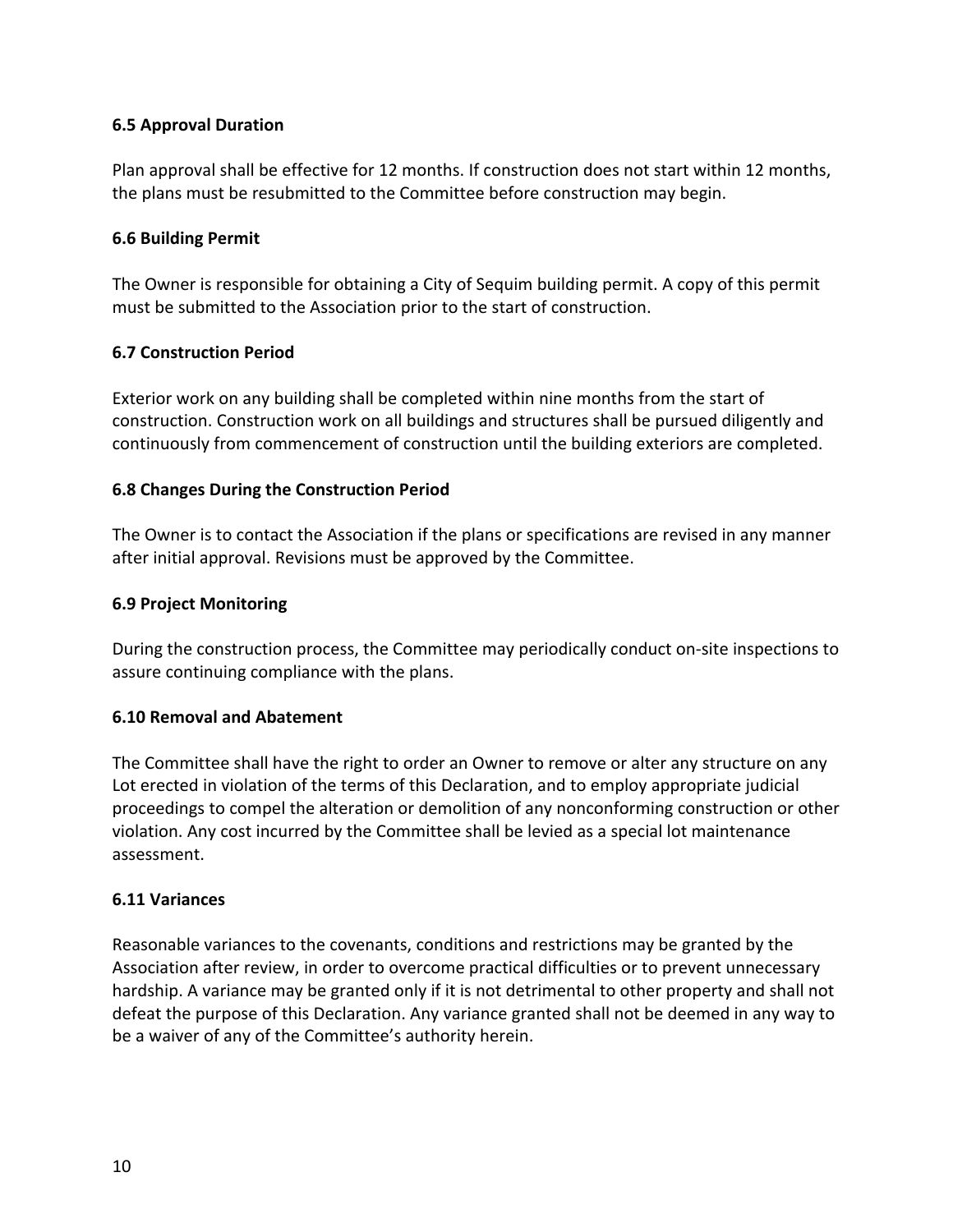#### **6.12 Project Completion**

A final inspection by the Committee may be requested when the Owner believes all significant work is completed as planned. A member of the Committee will visit the site and request a copy of the completed building permit signed by the City inspectors.

## **ARTICLE VII**

# **CONDITIONS AND RESTRICTIONS**

#### **7.1 Dwelling Unit**

No Lot shall be used except for residential purposes. No Dwelling Unit shall be erected, altered, placed or permitted to remain on any Lot other than one single-family dwelling and an attached garage. The size of any building or structure shall be subject to the review of the Committee. The Committee may establish size requirements. The minimum size of the dwelling unit on all lots is 1,400 square feet.

#### **7.2 Mobile and Manufactured Homes**

Mobile, modular and manufactured homes are not permitted in Home.

#### **7.3 Vehicle Storage Structures**

Carports are not allowed in Home.

#### **7.4 Parking**

7.4.1 No vehicles may be parked on unimproved surfaces or Common Areas.

7.4.2 The Committee shall ensure that all off-street parking surfaces are aesthetically pleasing as to size and composition. Off-street parking spaces shall be constructed of a fixed durable surface, e.g. pavement, concrete, brick, stone etc. Each off-street parking space shall measure at least 10 feet by 20 feet.

7.4.3 Each lot must have four (4) spaces available for temporary parking. Garage parking spaces may be included in calculating the number of temporary spaces. Interior garage space must maintain a 20-foot by 20-foot clear space to be considered as two parking spaces.

7.4.4 No Recreational Vehicle may be parked outside of a structure on a lot for more than 168 hours (7 days) in any 30-day period.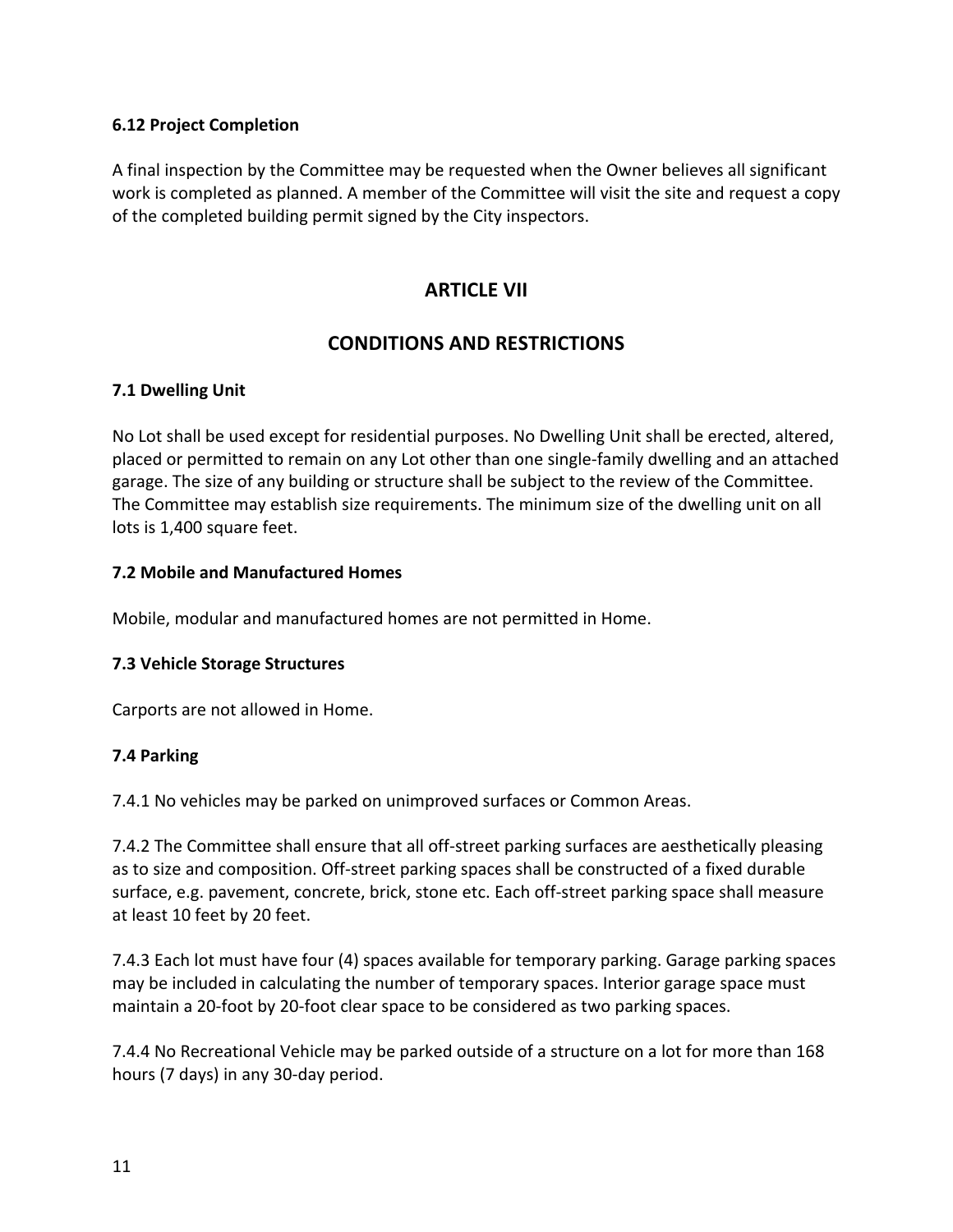#### **7.5 Radio and TV Antenna**

No radio or television antenna shall be allowed. No satellite dishes larger than 24 inches in diameter shall be allowed.

#### **7.6 Outdoor & High Intensity Lights**

No outdoor mercury-vapor, sodium or other similar high intensity "cobra style" lights are permitted on the structure or located in any way to be a nuisance to the surrounding neighbors. Front yard lighting shall be pedestrian oriented. Yard lights shall not exceed seven (7) feet in height as measured from the driveway entrance.

#### **7.7 Outbuildings and Other Structures**

Outbuildings with a footprint over 125 square feet or over 9 feet high shall have an external style, color and appearance that match the house on the lot.

Outbuildings that are 125 square feet or less and not over 9 feet high shall have an external style, color and appearance compatible with that of the house. Plans for the outbuildings shall be submitted to the Architectural Committee for approval. The exterior shall be painted or finished the same or similar color as the house.

#### **7.8 Fences, Walls and Hedges**

All perimeter fencing shall be uniform in design.

No fencing, boundary wall, or hedge shall be more than six (6) feet in height. The height or elevation of any wall, fence or hedge shall be measured from the existing elevations on the property at or along the applicable point or lines. Any question as to height shall be resolved by the Committee.

Fences are to be compatible with the Home environment, suited to a specific use and the site terrain, designed and constructed to minimize offensiveness and obstruction of views, and not enclose more than one-third of a lot.

#### **7.9 Temporary Living Quarters**

No person may occupy any temporary living quarters in Home. Occupancy of a new house occurs only after the final City inspections.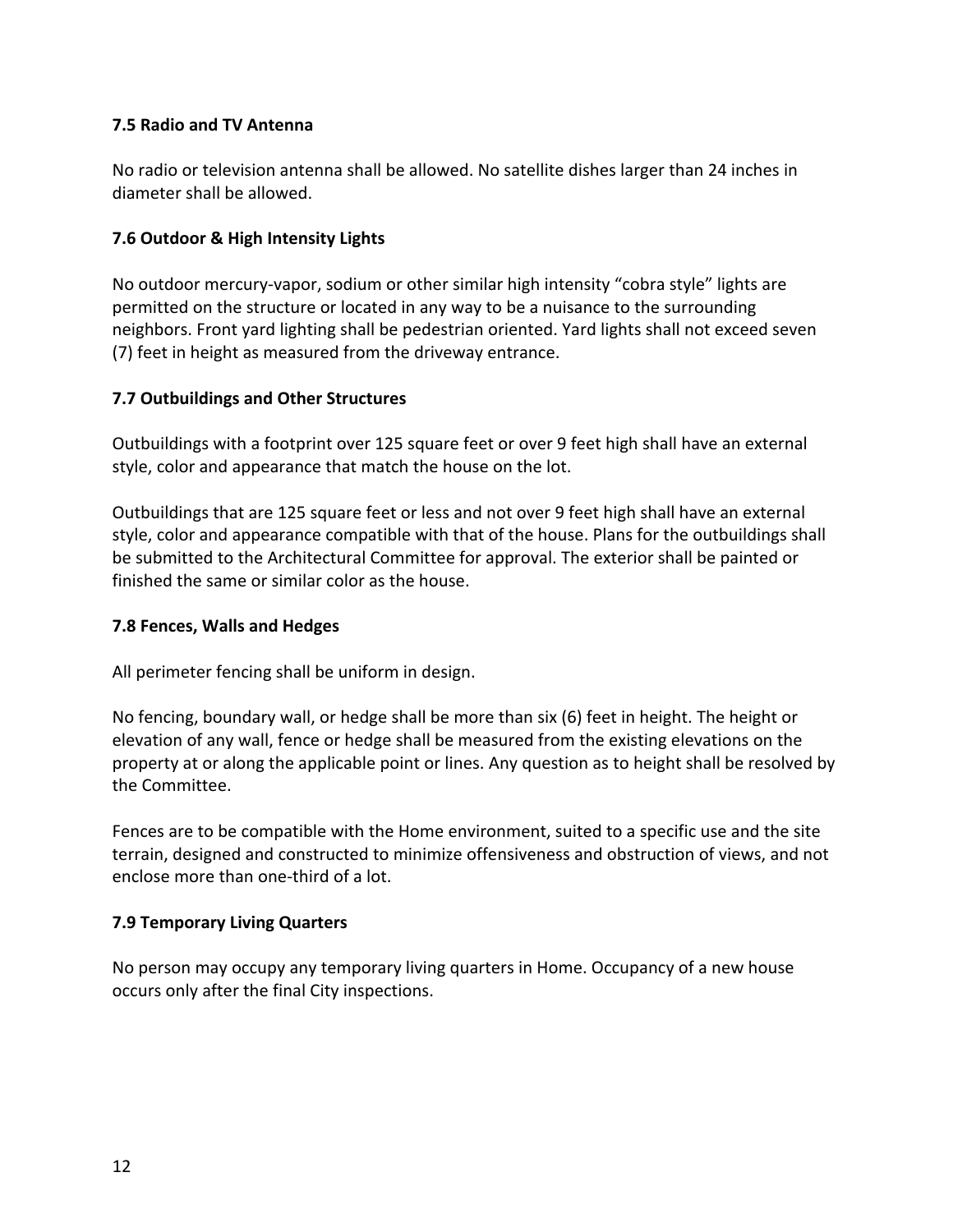#### **7.10 Fire Hydrant**

There shall be a three- (3) foot clearance around all fire hydrants.

#### **7.11 Fire Lanes**

The streets within Home are fire lanes. No obstruction shall be allowed to interfere with the ability of emergency response vehicles and personnel to use the streets for emergency purposes.

#### **7.12 Standards**

All uses of the Lots shall, as a minimum, comply with the Sequim Municipal Code. The standards in this Declaration are requirements in addition to the City's rules.

#### **7.13 Building Design**

7.13.1 The minimum size of interior floor space of all dwelling units shall be 1,400 square feet. The maximum height for any structure shall be 26 feet from the highest finished grade to the peak of the building.

7.13.2 Structures erected or placed on any Lot must be in harmony with the residence in respect to workmanship, materials and external design. Maintenance free siding is prohibited but Hardiboard and similar fiber cement siding is allowable.

7.13.3 All plans for any dwelling unit, garage, or other structure or fence, including exterior building materials and exterior colors, must be reviewed by the Committee and receive the Committee's approval before construction begins. The Committee may withhold its approval for any plan that does not comply with this Declaration.

7.13.4 Roofs on all buildings or outbuildings shall be constructed of materials approved by the Architectural Control Committee. Three-tab composition roofs are prohibited.

#### **7.14 Construction Restrictions**

7.14.1 Lot Clearing. No lot clearing, grading or construction activities are to be commenced prior to a receipt of written approval from the Committee. No site excavation is to be started before a copy of the building permit has been delivered to the Committee.

7.14.2 Utility Lines. All permanent utility lines from hook-up point to buildings on the property are required to be underground. The planned interconnection point to these utility lines is to be shown on the site plan submitted for approval.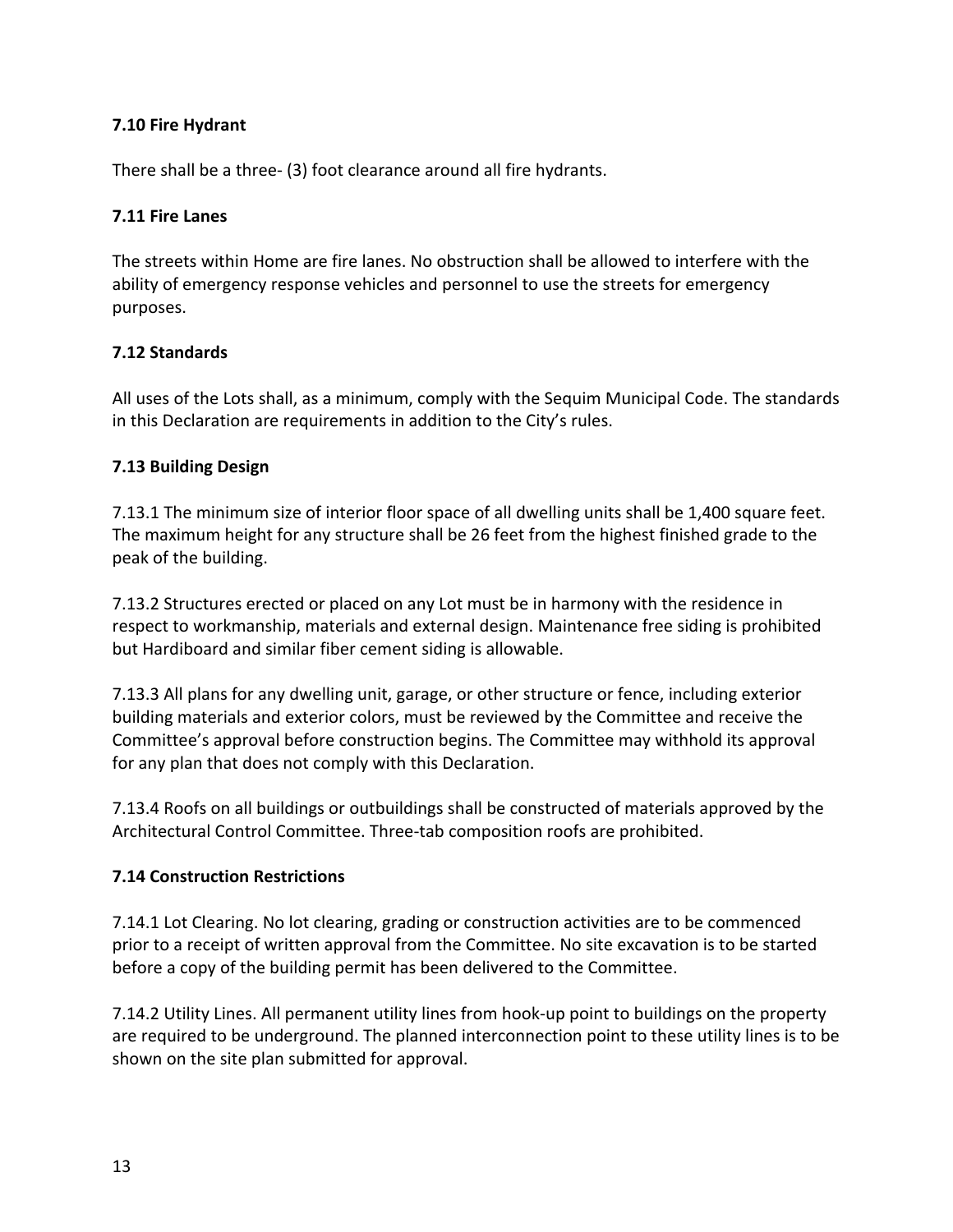7.14.3 Driveways. Driveways shall be constructed of concrete. Driveways that are shared by two or more parcels are allowed. Driveway curb cuts shall have a minimum width of 12 feet and a maximum width of 24 feet. All driveways shall be constructed to abut the pathway that is located within a greenbelt. A pathway may not be cut. Each Owner shall insure the integrity of the pathway where it is adjacent to that Owner's driveway.

7.14.4 Roofs. All roofs must have a minimum pitch of 5/12 for a one-story dwelling or a 4/12 for a two-story dwelling.

## **7.15 General Conditions**

7.15.1 Setbacks. The Committee shall ensure that the setback requirements for each lot shall conform to the City of Sequim's "Approved Final Plat".

7.15.2 Nuisance. No noxious or offensive activities shall be carried on upon any lot nor shall anything be done thereon which may be or may become an annoyance or nuisance to the neighborhood.

7.15.3 Garbage. All trash and waste shall be kept in sanitary containers and located on the lots so as not to be visible from the common roadways, except on garbage pickup day.

7.15.4 Commerce. No business or commercial activity shall be permitted without the specific written approval of the Association. Approval shall not be unreasonably withheld.

7.15.5 Critters. No animals, livestock, or poultry of any kind shall be raised, bred, or kept on any lot except that domestic household pets are allowed. Owners are responsible for ensuring that neither they nor their pets become a nuisance to neighbors residing in Home.

7.15.6 Signs. No signs may be placed in Home except as follows:

7.15.6.1 The Developer may locate and place signs advertising Lots for sale on lots and in the common areas; and,

7.15.6.2 An Owner, or an agent of the Owner, may place one sign on Owner's lot advertising that Lot for sale. The sign shall be no larger than two feet by three feet  $(2' \times$ 3').

7.15.6.3 The Developer shall submit plans for placement of signs advertising Lots for sale to the Architectural Committee for approval. Plans shall include details on the size, design, location, and placement of the sign.

7.15.7 Propane Tanks. Propane tanks shall be located in the side or back yard so as not to be an eyesore to other houses, and shall be maintained by and solely the responsibility of the Owner.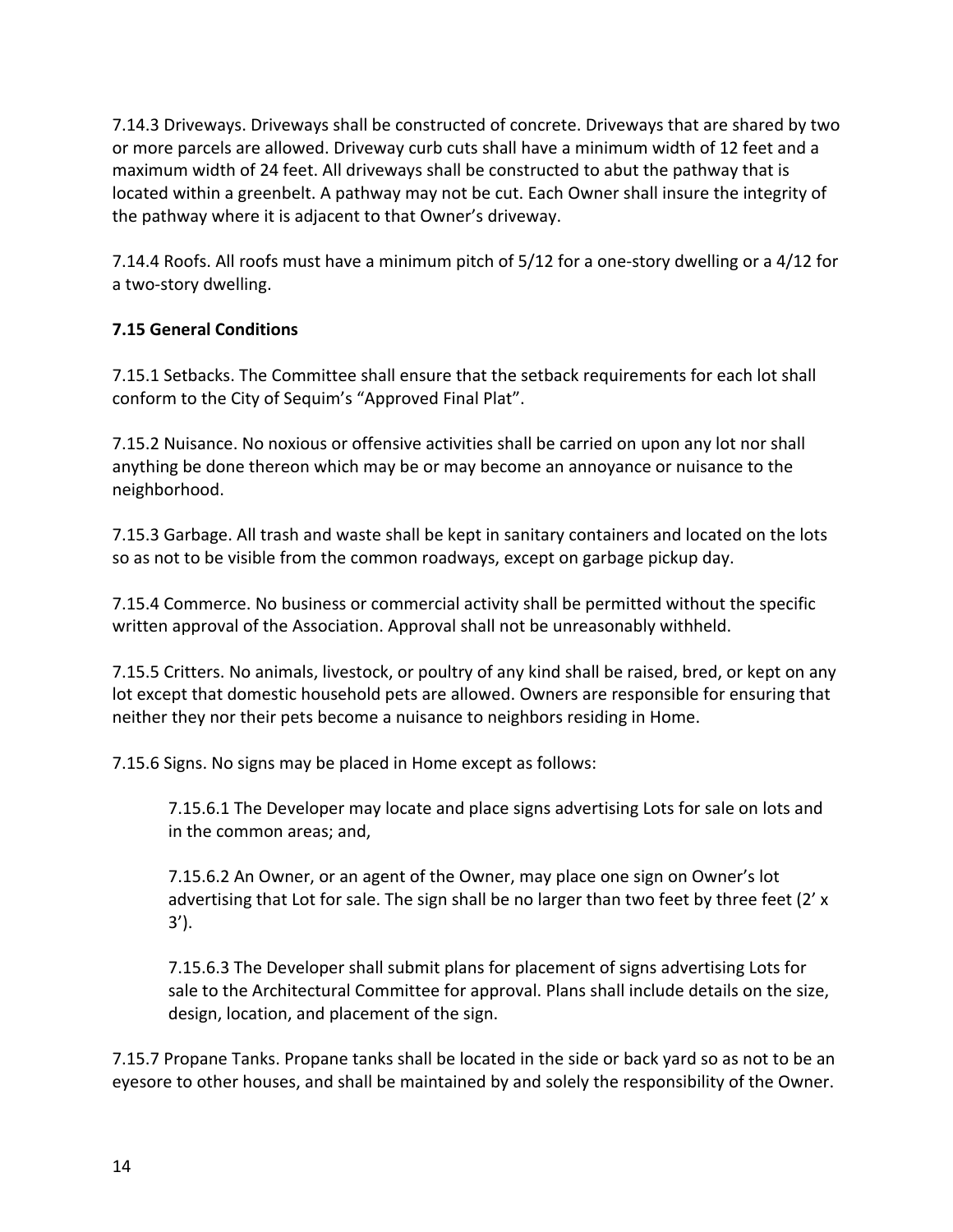7.15.8 Short Term and Partial Home Rentals. No short term or partial home rentals are permitted in Home except for medical need. Short term rentals are defined as rentals with terms of less than 365 days. Partial home rentals are defined as rentals of less than the entire property.

7.15.9 Long Term Rentals. New homes in Home Estates must be occupied by the owner for the first year after construction. No more than 10% of the homes in Home Estates may be used for long term rentals. Requests for exceptions to the rules on rentals may be submitted to the Board for consideration.

7.15.10 Solar Panels. Solar panels may be installed on homes in Home Estates as long as the installation complies in full with Washington State RCW 64.30.055.

7.15.10.1 Owners or residents who install solar energy panels must indemnify or reimburse the association or its members for loss or damage caused by the installation, maintenance, or use of a solar energy panel.

7.15.10.2 Plans for installation of a solar energy panel must be submitted to the Architectural Committee for approval.

7.15.11 Flag Poles. Flag poles may be installed for flying the United States flag. No other flags are permitted. Flag poles must not exceed 20 feet in height. Flagpole hardware, including but not limited to ropes, cleats, brackets, pulleys, winches, counterweights, and other hardware, must be well maintained and not produce excessive noise, including during windy conditions. The flagpole and its surrounding landscaping must be well maintained. Lighting for nighttime display of the US flag must not interfere with neighbor's enjoyment of their property nor cause a nuisance through excessive brightness or misdirection. US flags must be of an appropriate and proportionate size, not to exceed 4 x 6 feet. Plans for installation of a flagpole must be submitted to the Architectural Committee for approval.

#### **7.16 Construction Responsibilities**

7.16.1 Permits. The Owner is responsible for all building permits, sewer hook-up permits and other utility arrangements, including the pre-excavation location of underground utilities. Building code compliance and site safety are the responsibility of the Owner.

7.16.2 Street Edges. Edges of street pavement where vehicles enter and exit during site construction must be protected from breakage. If the pavement edge is broken or damaged, it is the Owner's responsibility to repair the damage according to the Association's satisfaction.

7.16.3 Irrigation System Protection & Repair. In instances where an irrigation system is installed in a greenbelt pathway: The construction of driveways across a pathway will impact the irrigation system and may displace sprinkler heads and drip lines. Each Owner shall protect that portion of the irrigation lines over which their driveways are to be located by using an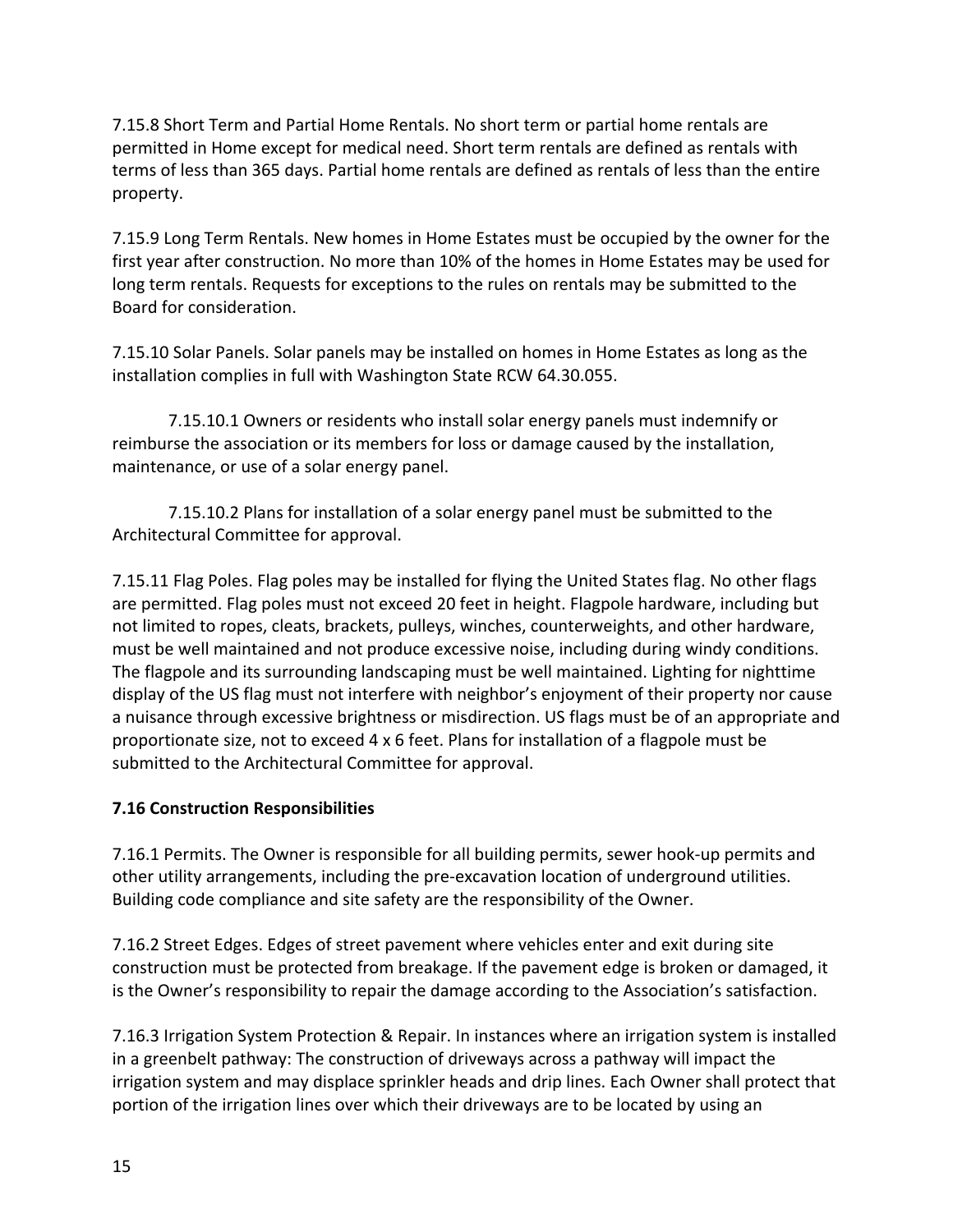appropriate sleeve. After the irrigation lines have been sleeved and the driveway completed, each Owner shall repair the irrigation system in front of their Lot so as to insure complete irrigation coverage and water delivery to the landscaping and lawn within the greenbelt pathway.

7.16.4 Debris. Debris should be disposed of in stages so that large piles do not accumulate. Plastic materials, such as package wrappers, lunch and beverage containers should be placed in containers and not be allowed to spread over the lot or adjacent area. Debris and materials that result from erosion during construction must be kept off the roads and out of roadway drainage ditches.

7.16.5 Storage. The unloading and temporary storage of building and landscaping materials on roadways during construction is prohibited unless it is physically impossible to store them on the Owner's property. In this case, written permission must be obtained from the Committee during new house construction. Permission may be granted for a period not exceeding 24 hours at a time. However, proper safety precautions must be taken when using a roadway for such purposes. A construction trailer for weather protection and the storage of tools and equipment may be parked on the lot during the construction period. It is to be removed as soon as the work is completed. Storage of building and landscaping materials on lots prior to construction is prohibited.

### 7.16.6 Miscellaneous.

7.16.6.1 A temporary toilet is normally required as part of a construction project. In consideration of the other residents, the Owner and contractor shall locate this toilet, to the extent possible, out of sight of neighbors and persons using roads.

7.16.6.2 Each property owner is responsible for the actions and practices employed by contractors and suppliers that are detrimental to the rights of the contiguous property owners. It is the Owner's responsibility to inform, manage and monitor the contractor's practices so as to ensure compliance with this Declaration.

# **ARTICLE VIII**

## **OWNERS' DUTIES**

#### **8.1 Minimum Landscape Plan**

Owners are responsible for the installation and maintenance of landscaping. Owners must submit a landscape plan to the Committee and receive the Committee's approval of the plan before landscaping work may begin. This plan must include a provision of an automatic irrigation system to maintain the lawn and shrubbery.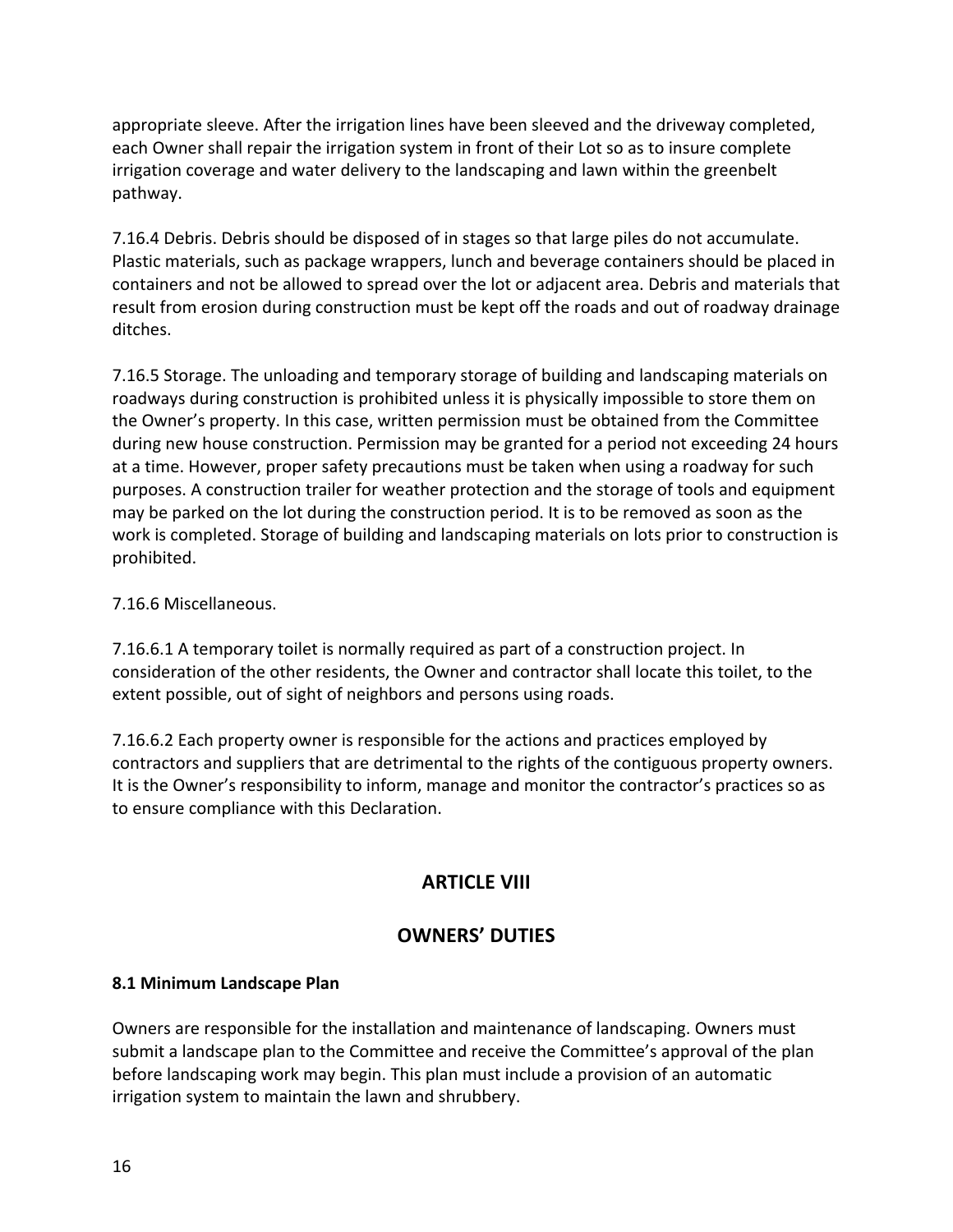The Committee may withhold approval of a landscape plan that is not in compliance with this Declaration or is not aesthetically pleasing. Owners shall submit the landscape plan to the Committee no less than 30 days prior to the issuance of a Certificate of Occupancy. All landscape work must be completed within one year after the issuance of a building permit for construction of the residential unit. The Owner is responsible to maintain the landscaping. If an Owner fails to implement a landscaping plan, or to maintain an approved plan, the Association reserves the right to complete such work and levy an Individual Lot Maintenance Assessment against the Lot for the costs incurred by the Association.

#### **8.2 Mailboxes**

Mailboxes will be placed in a designated common structure, as per postal requirements. Individual yard mailboxes are prohibited.

#### **8.3 House Numbers**

Each house shall have an address number visible from the street.

#### **8.4 Maintenance and Repair**

Each Owner shall maintain and repair all aspects of the Lot and the improvements on the Lot. This duty of maintenance and repair includes, but is not limited to, pre-construction weed and grass control. Painting and reconstruction shall be done with the original colors and materials or as approved by the Committee.

#### **8.5 Precedence of Protective Covenants & Restrictions**

This Declaration of Protective Covenants and Restrictions takes precedence over the City's restrictions of a like nature if the Declaration's requirements are more restrictive.

# **ARTICLE IX**

# **AMENDMENTS TO DECLARATION**

Any Owner may propose amendments to this Declaration. Proposed amendments shall be submitted to the Association for consideration. Notice of the meeting at which an amendment is to be considered shall be given to all Owners. The notice shall include the text of the proposed amendment. Amendments may be adopted by the Association upon a 2/3 majority vote. An adopted amendment shall become effective when it has been recorded with the Clallam County Auditor.